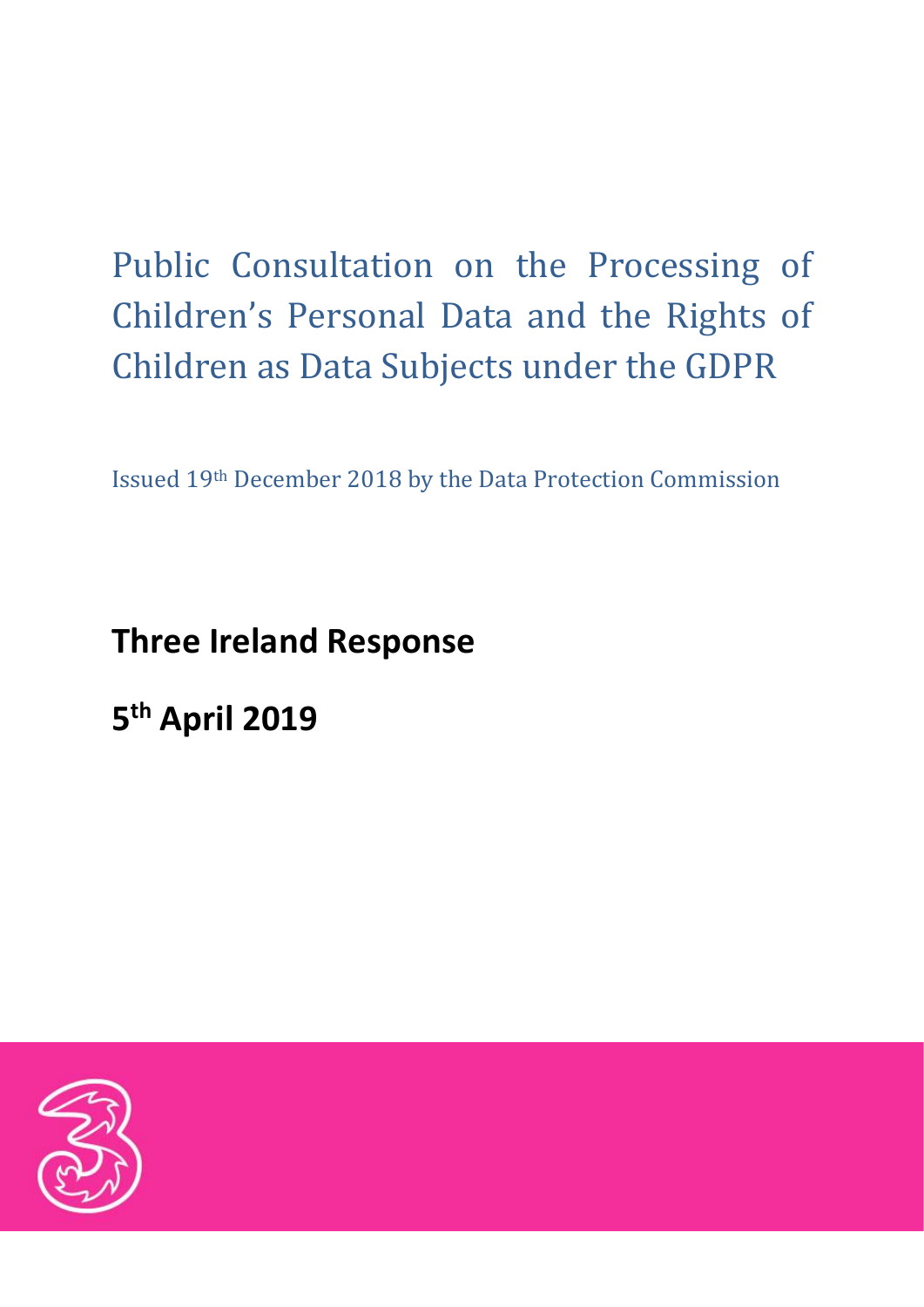## 1. Introduction

This document is the response of Three Ireland (Three) to the Data Protection Commission's (DPCs) public consultation of  $19<sup>th</sup>$  December 2018 on the processing of children's personal data and the rights of children as data subjects under the GDPR.

As a processor of children's data, Three welcomes the opportunity to contribute to this consultation in order to assist in the production of guidance material by the DPC in this area.

## 2. Response to the Questions set out in the Consultation

Q1. What methods could organisations who collect and use children's personal data employ to easily convey this transparency information to children?

A. Pop-up short privacy notices or easily found and easily understood privacy notices could be used. 'Scroll over' function could be considered where explanatory words appear when the mouse arrow scrolls over text boxes where personal data is collected, explaining the need for that data.

Q2. What approach should be used by organisations whose products or services are aimed at both adults and children? For example, should two separates sets of transparency information be provided that are each tailored according to the relevant audience?

A. Yes, separate sets of information should be made available. Privacy notices in general should be easily read but children's privacy notices should be concise and more accessible to children.

Q3. At what age or in what circumstances should a child be able to make an access request to an organisation and receive a copy of their personal data? Is age the only relevant factor and if not, what other factors should be taken into consideration?

A. A child should be able to ask for their data at any age at which they can make that request in writing. There may be an issue over verifying that the child has made the request as a child will have very little identification documentation.

Q4. In what circumstances should a parent be able to make an access request and receive a copy of their child's personal data? Is there an upper age limit after which a parent should not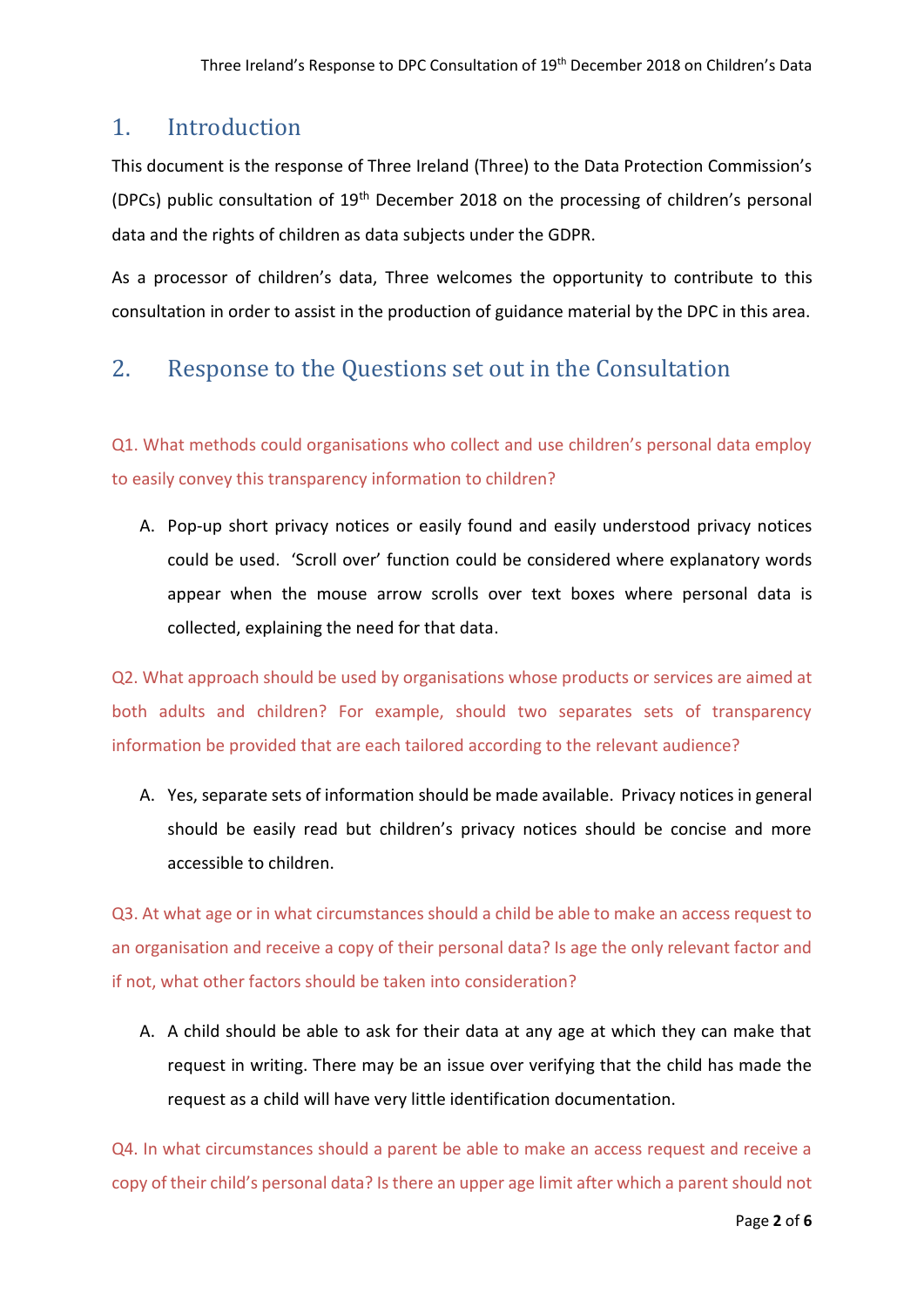be able to make an access request for their child's personal data? Are there circumstances where both the parent and child should have to jointly make an access request for the child's personal data?

A. Three considers 13 to be an appropriate age below which a parent could make a request on a child's behalf. A joint application could certainly be made lower than this e.g. age 8 up to 13.

This age could be made higher should there be other circumstances for example the mental and physical status of the child.

Q5. How should the balance be struck between a parent's right to protect the best interests of their child and the child's right to privacy when organisations are dealing with access requests for the child's personal data?

A. The child's rights are paramount, and organisations must uphold those rights as if the child were an adult. Parents however as the guardians of their children must be able to advocate on behalf of their children but Data Controllers and Data Processors must always be mindful not to breach the rights of the child by assuming the parent is always using that data to protect a child's rights.

Q6. At what age or in what circumstances should a child be able to make an erasure request to an organisation and have their personal data erased? Is age the only relevant factor and if not, what other factors should be taken into consideration?

A. A child should be able to exercise their right to erasure on the same basis as an adult data subject.

Q7. In what circumstances should a parent be able to make an erasure request on behalf of their child and have their child's personal data erased? Is there an upper age limit after which a parent should not be able to make an erasure request for their child's personal data? Are there circumstances where both the parent and child should have to jointly make an erasure request?

A. 13 should be the upper age limit.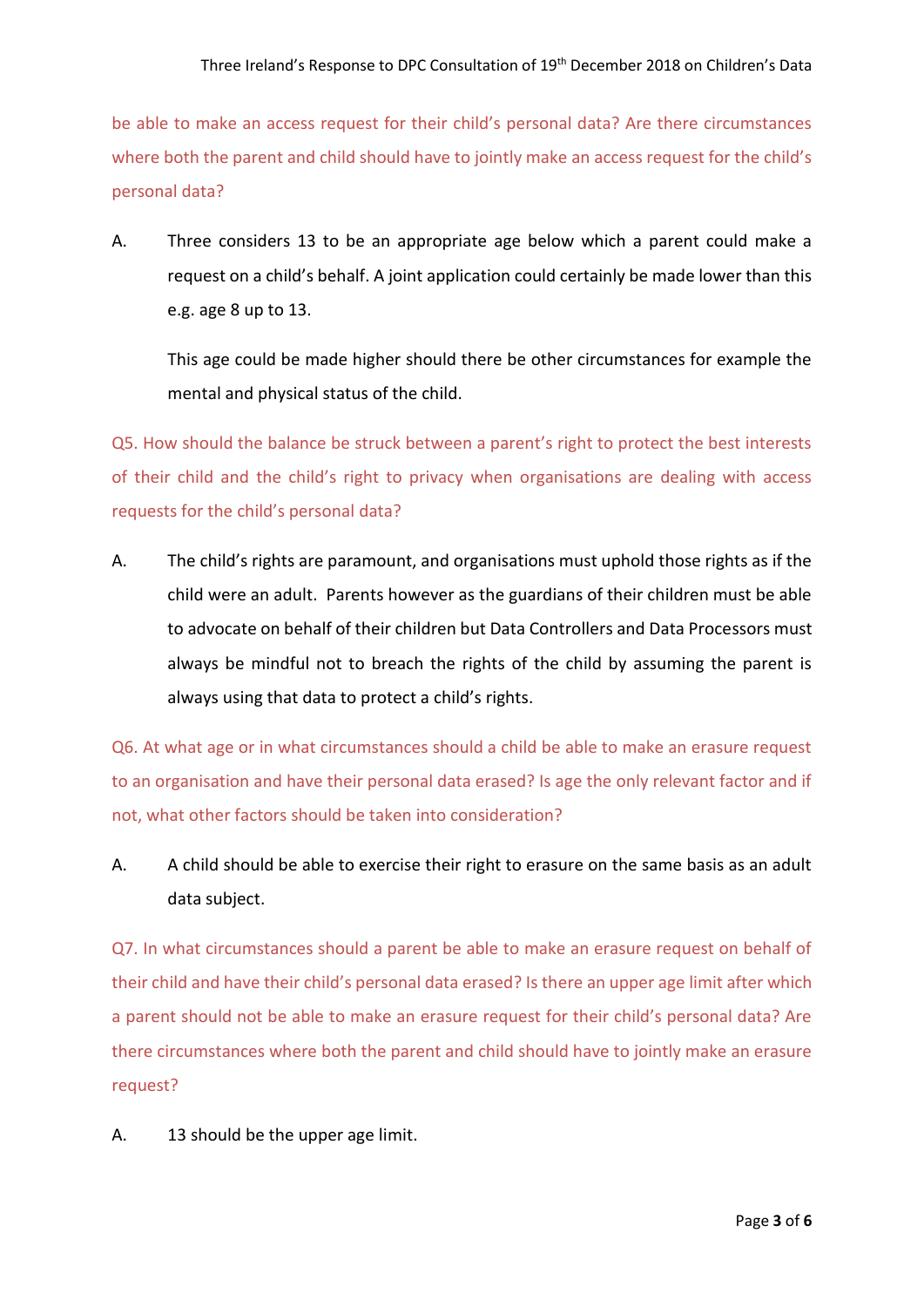Q8. If an online service provider is relying on consent as their legal basis (justification) for processing children's personal data, what methods could/should be used to verify that a child is 16 or over in order that the child is granted access to the online service without the need for parental consent?

### A. Date of birth should be requested.

Q9. (a) What methods could/should online service providers use to ensure that the person providing consent in these circumstances is actually the holder of parental responsibility over the child?

A. A confirmation box should be ticked and perhaps their identity validated to avoid against a child ticking the box.

Q9 (b) What constitutes a "reasonable effort" made by organisations to verify such consent is being given by a person who is actually the holder of parental responsibility over the child? How should "reasonable efforts" be measured in this regard?

A. Three is mindful of its duty to avoid excessive processing particularly where sensitive information might be disclosed, and of the risks around collection and storage of sensitive documents such as birth or marriage certificates and would welcome advice in this regard.

Parental responsibility can take many forms and advice on guardianship, loco parentis, disputes between joint guardians etc would be welcome.

Q10. Prior to 25 May 2018, there was no law setting the age of digital consent in Ireland, but many online service providers required users to be at least 13. If an online service provider now is aware that an existing user of their service is under 16, should the user be locked out of the service until they reach 16?

## A. Yes, where consent is the basis of the processing.

Q11. How should such online service providers ensure they comply with different ages of digital consent in different Member States?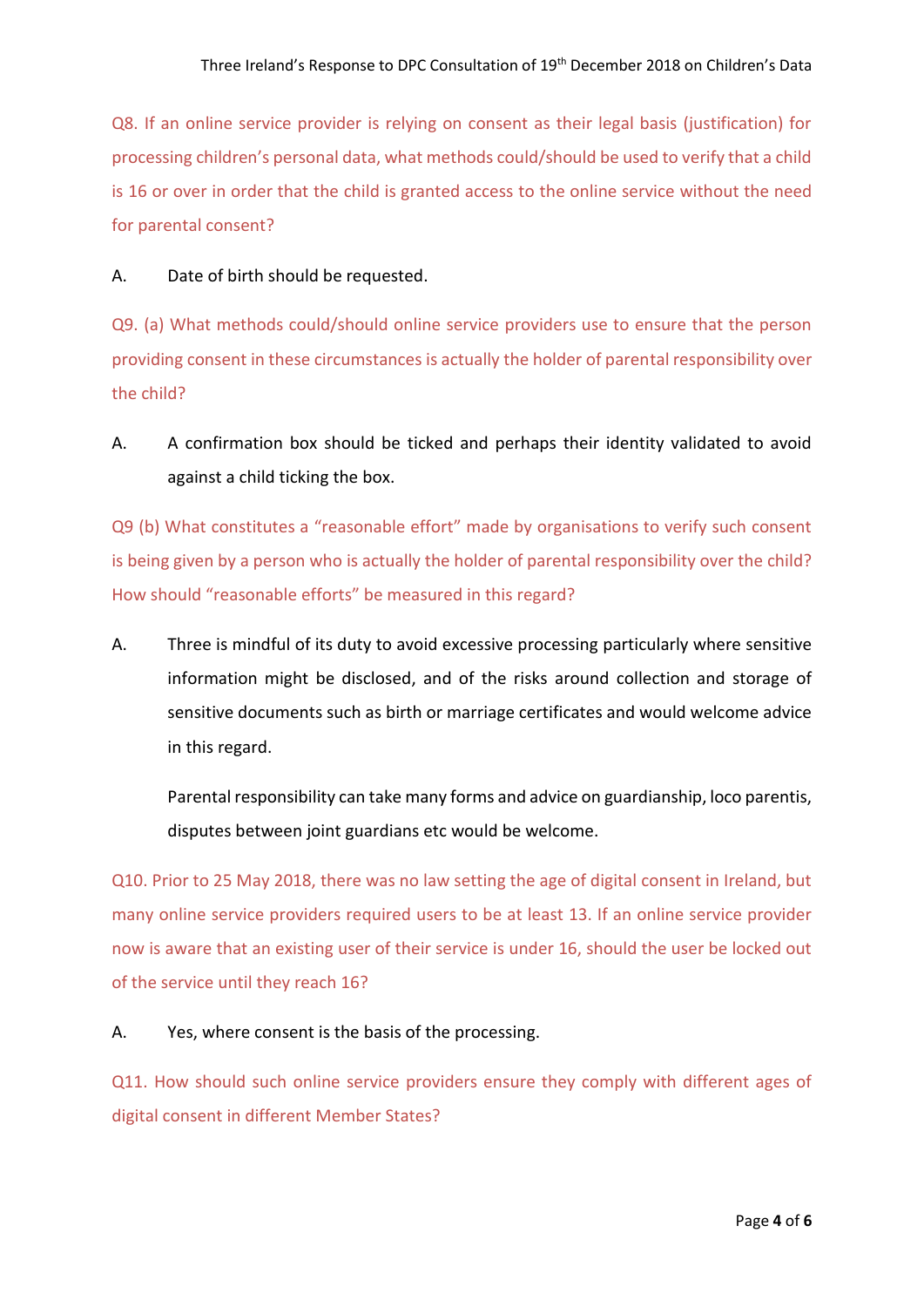A. Drop down boxes could be used where the child could select the flag of the country they live in and then a drop down could be used for the correct age.

Q12. In the case of marketing to a child, what factors should be taken into consideration when balancing an organisation's own legitimate interests in conducting direct marketing and the interests and rights of a child who is being marketed to?

A. Three submits that intent and the nature of the profiling is a vital characteristic to be considered, and that a distinction can be made between profiling which targets children knowingly, or specifically on the basis that they are children, and profiling which could potentially include children without the knowledge of the profiling party. While we support a prohibition on the former, we submit that a prohibition on the latter could place entities in the invidious position of having to either cease all profiling, or to collect additional personal data from data subject to determine their age, for the sole purpose of determining compliance with the prohibition.

Q13. Should organisations be prohibited from profiling children for marketing purposes? If so, should this be age-dependent or dependent on other factors? If so, what are these other factors?

A. Yes, organisations should be prohibited from profiling children for marketing purposes. However, as noted above, data controllers may not be aware of the age of subjects being profiled, or of whether the subject is a child. We propose that any prohibition be limited to profiling where the age of the child is an element of the profiling and targeting or is or should be known to the profiling party via other means.

Q14. What measures should organisations take to incorporate the principles of data protection by design and by default into the services and products that they offer to children?

A. Age appropriate privacy notices should be provided, and dates or years of birth requested. Privacy settings should be prominently displayed and easy to understand.

Q15. Do you think products/services that are used by or offered to children should have builtin default privacy settings that vary according to the age and evolving capacities of a child?